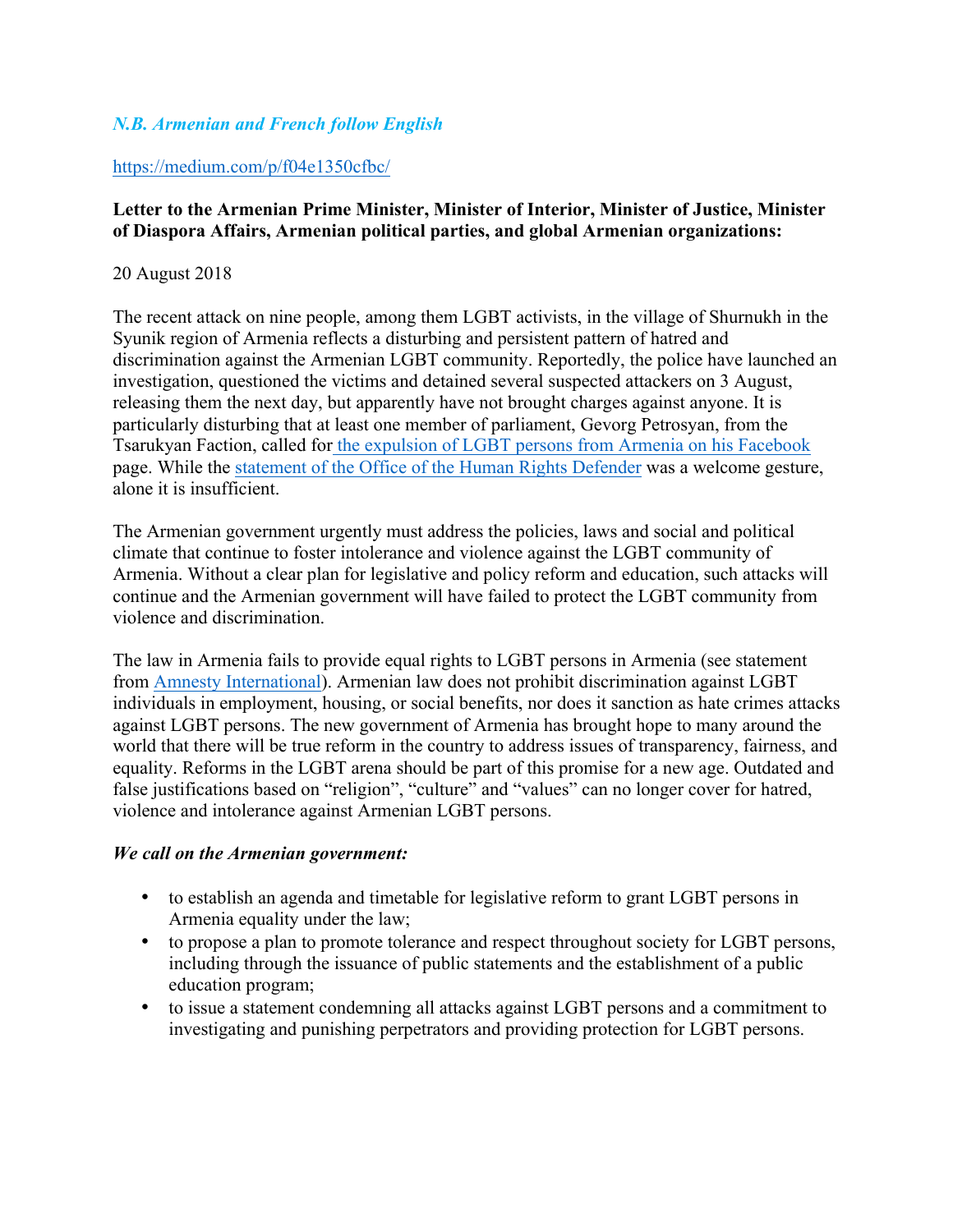We call on Armenian political parties to clearly express their support for such a reform agenda and plan, and to issue their own condemnations of attacks against the LGBT community. Every Armenian voter is entitled to know where each party stands on these issues.

We call on international Armenian organizations, including Armenian churches of all denominations, to clearly express their support for such a reform agenda and plan, and to issue their own condemnations of attacks against the LGBT community. Every Armenian around the world who supports these organizations deserves to know where they stand on these issues.

## **Signatories**

#### *Organizations:*

Armenian Progressive Youth NGO (Armenia) Association Hyestart (Switzerland) Charjoum (France) Collectif de Soutien aux Militants Arméniens Jugés à Paris (France) GALAS (Gay and Lesbian Armenian Society) (U.S.) Nor Zartonk (Turkey) PINK Armenia (Armenia) Women's Resource Center (Armenia) Women's Support Center (Armenia)

## *Individuals:*

Lena Adishian; Nancy Agabian; Liana Aghajanian; Lara Aharonian; Areg Anjargolyan; Michelle Andonian; Michael Aram; Nora Armani; Sophia Armen; Mika Artyan; Sevag Arzoumanian; Sebouh Aslanian; Anna Astvatsaturian-Turcotte; Dr. Arlene Voski Avakian; Sona Avakian; Manuk Avedikyan; Leslie Ayvazian; Dr. Art Babayants; Miganouche Lucy Baghramian; Sarkis Balkhian; David Barsamian; Anthony J. Barsamian; Nanore Barsoumian; Houri Berberian; Vahe Berberian; Paul Boghossian, FAAAS; Eric Bogosian; Chris Bohjalian; Haig Boyadjian; Deanne Cachoian-Schanz; Hovig Cancioglu; Talar Chahinian; Patricia Constantinian; Sylvia Dakessian; Tad Demir; Andrew Demirjian; Adrineh Der-Boghossian; Silvina Der Meguerditchian; Ani Eblighatian; Lerna Ekmekcioglu; Dahlia Elsayed; Ayda Erbal; Shant Fabricatorian; Linda Ganjian; Lenna Garibian; Houry Geudelekian; Yeriche Gorizian; Rachel Goshgarian; Viken Gueyikian; Dr. Kaiane Habeshian; Maral Habeshian; Avedis Hadjian; Nonny Hogrogian; Mamikon Hovsepyan; Rafi Hovsepyan; Tamar Hovsepian; Arminé Iknadossian; Asthghik Iknatian, MS, CRC, LCPC; Dr. Armine Ishkanian; Rupen Janbazian; Audrey Kalajian; Makrouhi Kalayjian; Ani Kasparian; Nina Katchadourian; Olivia Katrandjian; Nora Kayserian; Nishan Kazazian, AIA; Alice A. Kelikian; Shushan Kerovpyan; Virginia Pattie Kerovpyan; Vivan Kessedjian; Amy L. Keyishian; Harry Keyishian; Michelle Khazaryan; Kyle Khandikian; David Kherdian; Anna Spano Kirkorian; Taline Kochayan; H. Lola Koundakjian; Nancy Kricorian; Susan Kricorian; Anaid Krikorian; Stephanie Kundakjian; Marc Mamigonian; Shahe Mankerian; Christina Maranci; Elodie Mariani; Jeannie Markarian; Armen Marsoobian; Alina Martiros; Maro Matosian; Anna Mehrabyan; Markar Melkonian; Astghik Melkonyan; Sonia Merian; Ara H. Merjian; Takouhie Mgrditchian; Oksana Mirzoyan; Tro Momajian; Mark A.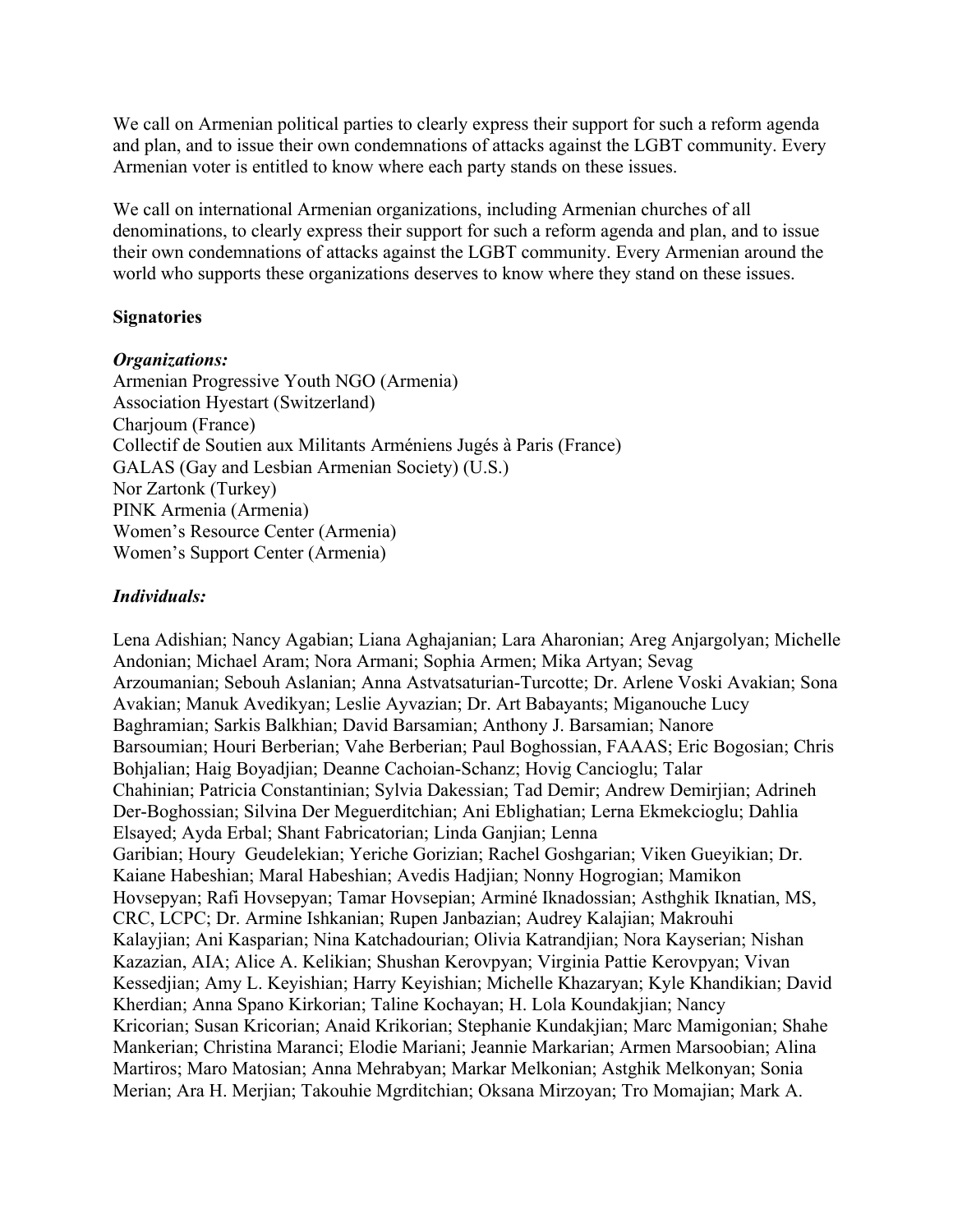Momjian, Esqu.; Rachel O. Nadjarian; Carolann S. Najarian, MD; Arthur Nersesian; Marc Nichanian; FIlor Nighoghosian; Aline Ohanesian; Dr. Janice Dzovinar Okoomian; Norayr Olgar; Sevana Panosian; Hrag Papazian; Susan Pattie; Natalie Samarjian; Karineh Samkian; Caroline Saradjian; Alex Sardar; Nelli Sargsyan; Aram Saroyan; Judith Saryan; Audrey Selian; Elyse Semerdjian; Anna Shahnazaryan; Lori A. Sinanian; Thomas Stepanian; Vahe Tachjian; Anoush F. Terjanian; Dr. Anita Toutikian; Scout Tufankjian; Anahid Ugurlayan; Hrag Vartanian; Dr. Nicole Vartanian; Armen Voskeridjian, MD; Chaghig Minassian Walker; Raffi Joe Wartanian; Sarah Leah Whitson; Anahid Yahjian; Laura Yardumian; Grigor Yeritsyan; Michael Zadoorian; Laura Zarougian; Lena Zinner, UCSD '18

https://medium.com/@armenianproject2015/81bad5dffb1d

# Բաց նամակ Հայաստանի վարչապետին**,** Հայաստանի Հանրապետության Ոստիկանապետին**,** Արդարադատության նախարարին**,** Սփյուռքի նախարարին**,** Հայաստանի քաղաքական կուսակցություններին և միջազգային հայկական կազմակերպություններին

20 Օգոստոս 2018

Հայաստանի Սյունիքի մարզի Շուռնուխ գյուղում վերջերս տեղի ունեցած հարձակումը ինը հոգու վրա, որոնց մեջ կային ԼԳԲՏ ակտիվիստներ, ԼԳԲՏ համայնքի նկատմամբ ատելությունը և խտրականությունը պատկերող անհանգստացնող և ցայտուն օրինակ է: Համաձայն հաղորդման՝ ոստիկանությունը հետաքննություն է սկսել, ըստ որի օգոստոսի 3-ին հարցաքննել է զոհերին և ձերբակալել է մի քանի կասկածյալների և հաջորդ օրը ազատ է արձակել նրանց, սակայն, ըստ երևույթին որևէ մեկին մեղադրանք չի ներկայացվել: Մասնավորապես մտահոգիչ էր այն, որ Ազգային ժողովի պատգամավոր Գևորգ Պետրոսյանը (Ծառուկյան դաշինքից) իր ֆեյսբուքյան էջում կոչ է արել Հայաստանից հեռացնել ԼԳԲՏ անձանց : Չնայած Մարդու իրավունքների պաշտպանի գրասենյակի հայտարարությունը շատ ողջունելի ժեստ էր, սակայն միայն դա բավարար չէ:

Հայաստանի կառավարությունը պետք է շտապ քայլեր ձեռնարկի այն քաղաքականության, օրենքների և սոցիալ-քաղաքական մթնոլորտի փոփոխման ուղղությամբ, որոնք շարունակում են խթանել Հայաստանի ԼԳԲՏ համայնքի նկատմամբ անհանդուրժողականությունն ու բռնությունը: Առանց հստակ օրենսդրական, քաղաքական բարեփոխումների և կրթական ծրագրի, նման հարձակումները կշարունակվեն և Հայաստանի կառավարությունը չի կարող պաշտպանել ԼԳԲՏ համայնքը բռնությունից ու խտրականությունից: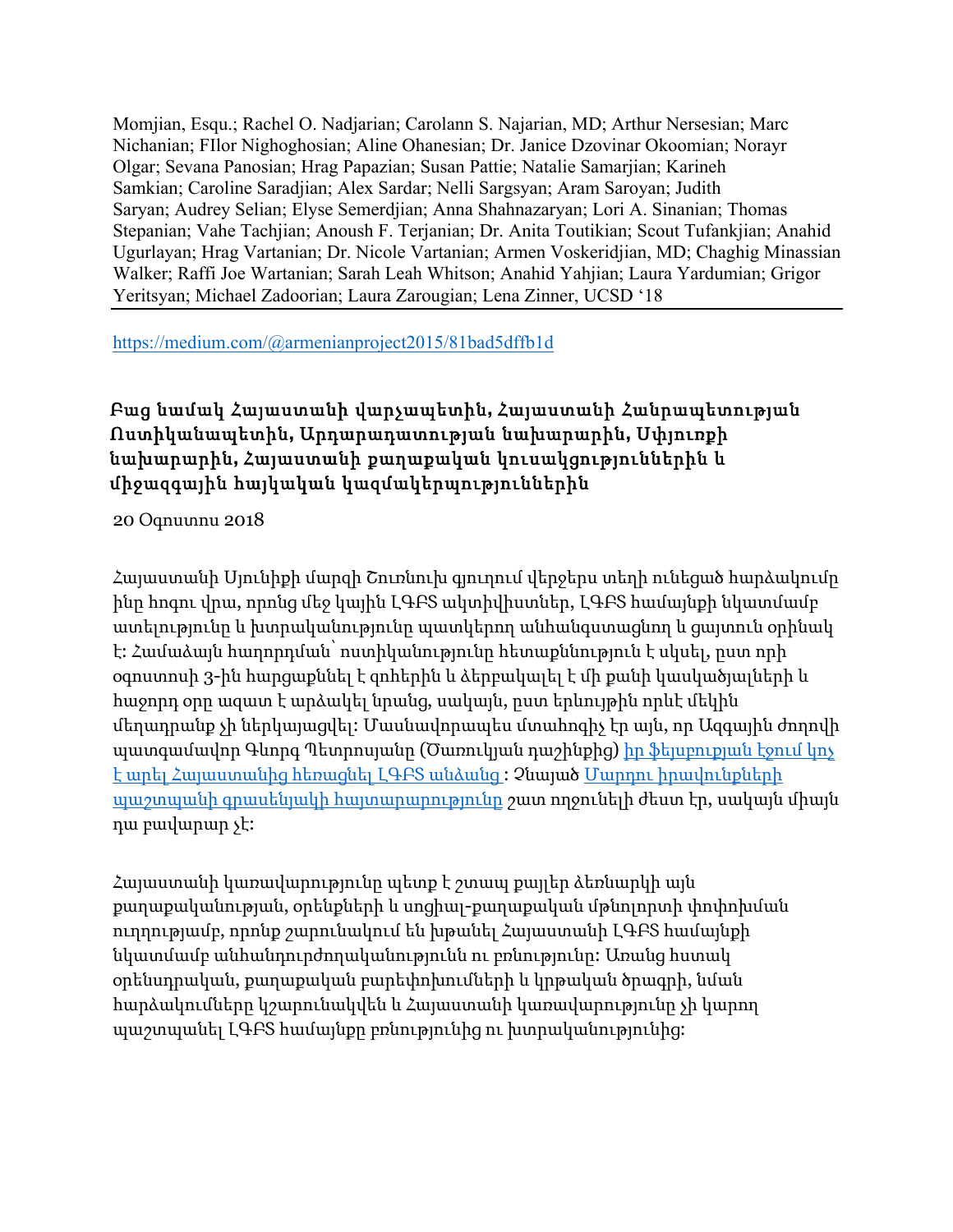Հայաստանի օրենսդրությունը չի ապահովում Հայաստանում ԼԳԲՏ անձանց հավասար իրավունքներ (տես՝ Amnesty International- ի հաշվետվությունը):

Հայաստանի օրենսդրությունը չի արգելում խտրականությունը ԼԳԲՏ անձանց նկատնամբ աշխատանքի, բնակարանային կամ սոցիալական նպաստների հարցերում, ինչպես նաև չի սահմանում որպես ատելության հիմքով իրագործված հանցագործություն (hate crime) ԼԳԲՏ անձանց նկատմամբ իրականացված հարձակումները: Հայաստանի նոր կառավարությունը շատերին հույս է ներշնչել, որ երկրում կլինեն իրական բարեփոխումներ թափանցիկության, արդարության և հավասարության հարցերի շուրջ: ԼԳԲՏ հիմնախնդիրների բարեփոխումները պետք է լինեն այս նոր խոստումների մի մասը: «Կրոնի», «մշակույթի» և «արժեքների» վրա հիմնված հնացած և կեղծ հիմնավորումներն այլևս չեն կարող քողարկել ատելությունը, բռնությունն ու անհանդուրժողականությունը Հայաստանի ԼԳԲՏ անձանց նկատմամբ:

Մենք կոչ ենք անում Հայաստանի կառավարությանը.

- սահմանել օրենսդրական բարեփոխումների ժամանակացույց և օրակարգ, որպեսզի ԼԳԲՏ անձանց տրամադրվի օրենքով սահմանված հավասար իրավունքներ.
- առաջարկել ծրագիր, որը կնպաստի ԼԳԲՏ անձանց նկատմամբ հասարակության մեջ հանդուրժողականությանն ու հարգանքի խթանմանը՝ հրապարակային հայտարարությունների և հանրային կրթական ծրագրերի ստեղծման միջոցով.
- հանդես գալ ԼԳԲՏ անձանց դեմ ուղղված բոլոր հարձակումները դատապարտող և մեղավորներին հետաքննելու, պատժելու և ԼԳԲՏ անձանց պաշտպանելու պարտավորությունները կատարելու հայտարարությամբ:

Մենք կոչ ենք անում Հայաստանի քաղաքական կուսակցություններին հստակ արտահայտել իրենց աջակցությունը նման բարեփոխումների օրակարգին և ծրագրին, և դատապարտել ԼԳԲՏ համայնքի դեմ հարձակումները: Հայաստանի յուրաքանչյուր ընտրող իրավունք ունի իմանալ, թե ինչ դիրքորոշում ունի յուրաքանչյուր կուսակցություն այս հարցերի շուրջ:

Մենք կոչ ենք անում միջազգային հայկական կազմակերպություններին, ներառյալ բոլոր դավանանքների հայկական եկեղեցիներին, իրենց աջակցությունը ցուցաբերել նման բարեփոխումների օրակարգին և ծրագրին, և դատապարտել ԼԳԲՏ համայնքի դեմ հարձակումները: Աշխարհի յուրաքանչյուր հայ, որն աջակցում է այս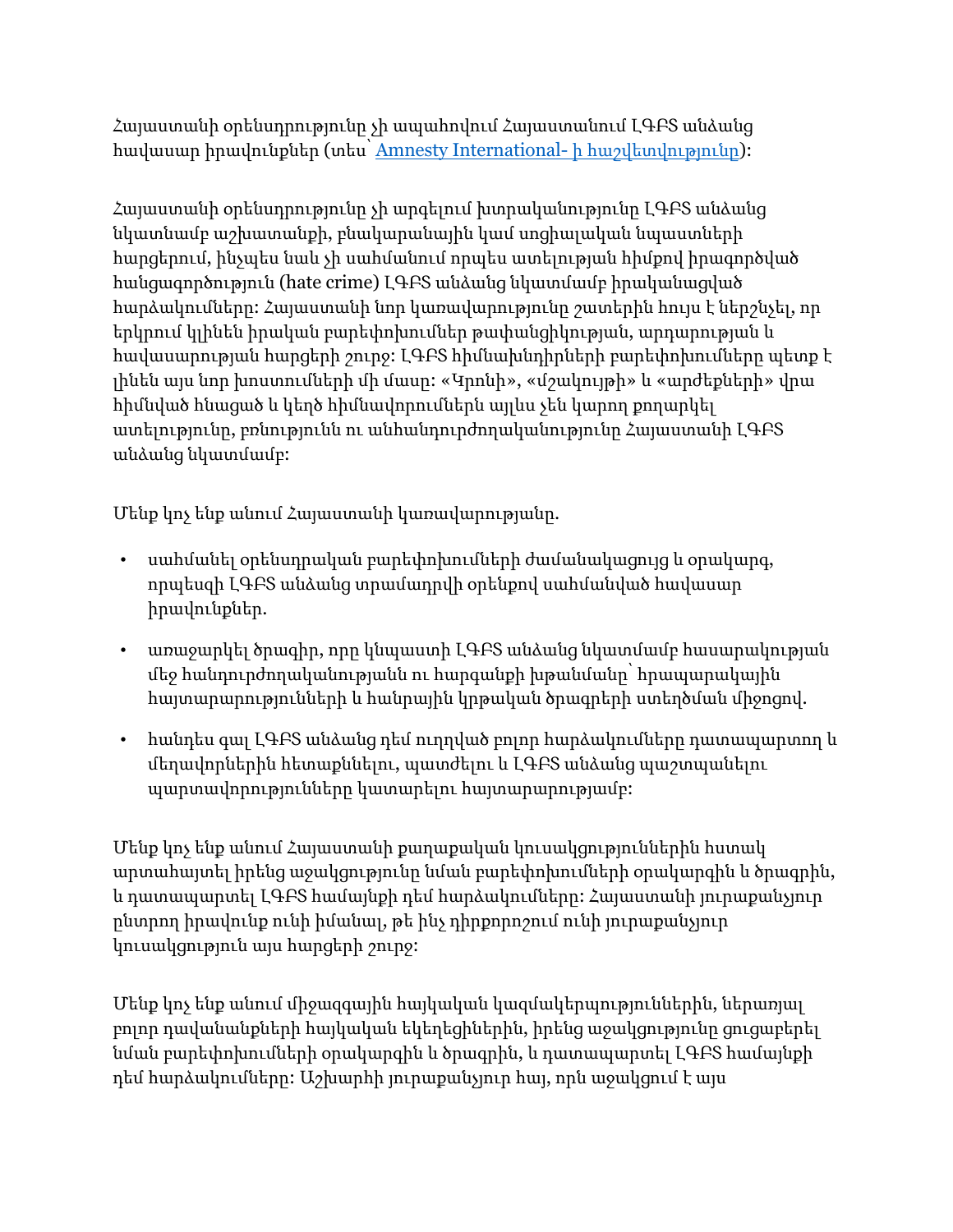կազմակերպություններին, իրավունք ունի իմանալ, թե ինչ դիրքորոշում ունեն նրանք այս հարցերում:

Ստորագրող կողմեր

«Հայ առաջադեմ երիտասարդություն» ՀԿ (Հայաստան)

Association Hyestart (Շվեցարիա)

Charjoum (Ֆրանսիա)

Collectif de Soutien aux Militants Arméniens Jugés à Paris (Ֆրանսիա)

GALAS (Gay and Lesbian Armenian Society) (ԱՄՆ)

Նոր Զարթոնք (Թուրքիա)

PINK Armenia (Հայաստան)

Կանանց ռեսուրսային կենտրոն (Հայաստան)

Կանանց աջակցման կենտրոն (Հայաստան)

https://medium.com/@armenianproject2015/2dea711d5151

**Lettre au Premier ministre arménien, au ministre de l'Intérieur, au ministre de la Justice, au ministre des Affaires de la diaspora, aux partis politiques arméniens et aux organisations internationales arméniennes :**

20 Août 2018

L'agression récente perpétrée à l'encontre de neuf personnes, dont des militants LGBT, dans le village de Shurnukh, dans la province de Syunik en Arménie, s'inscrit dans un schéma inquiétant et persistant de haine et de discrimination à l'encontre de la communauté LGBT arménienne. Selon certaines informations, la police aurait ouvert une enquête, interrogé les victimes et détenu plusieurs agresseurs présumés le 3 août, les libérant le lendemain, mais n'a apparemment pas porté d'accusation contre quiconque. Il est par ailleurs inquiétant qu'au moins un député, Gevorg Petrosyan, du groupe parlementaire Tsarukyan, ait appelé à l'expulsion des personnes LGBT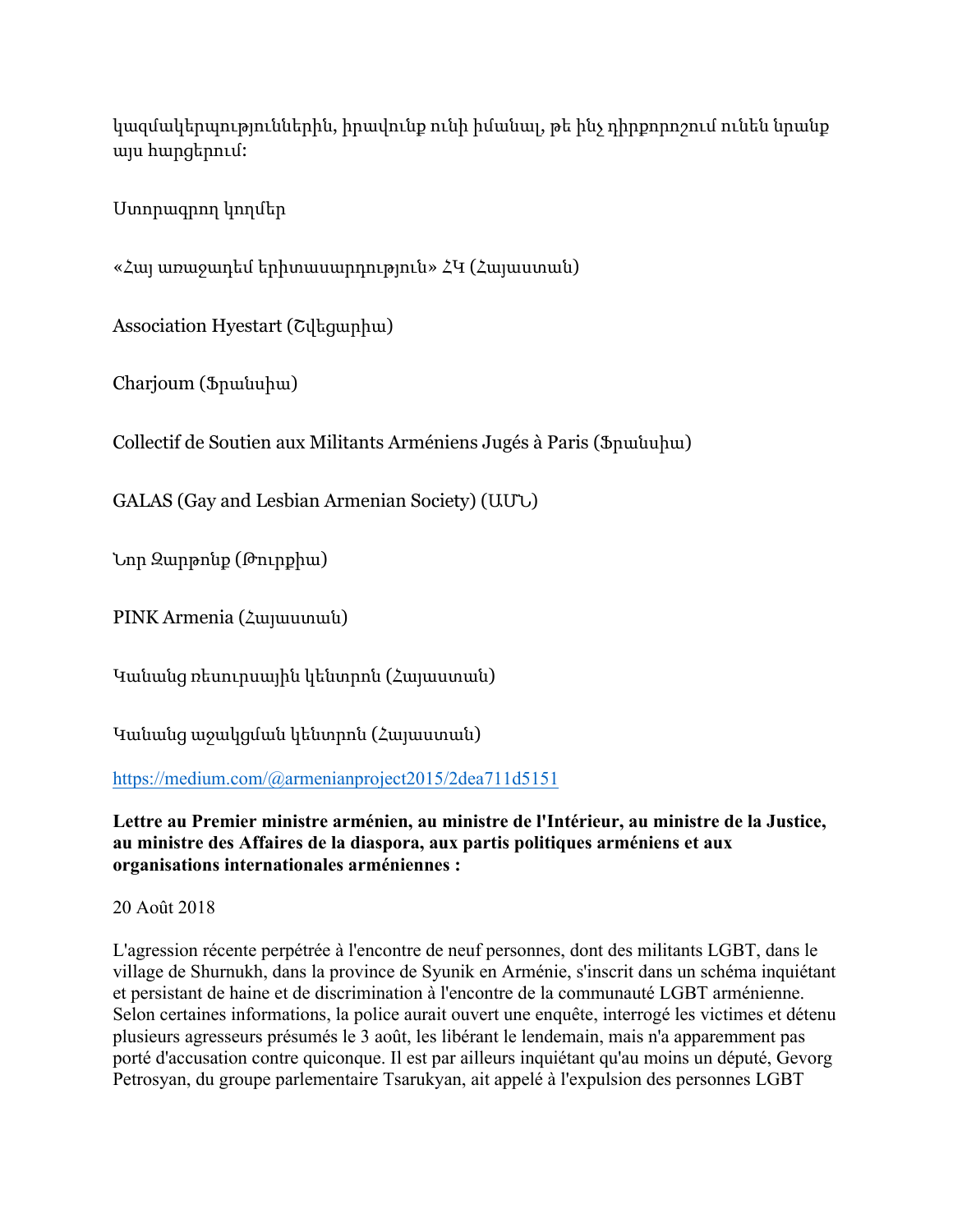d'Arménie sur sa page Facebook. Si la déclaration du Bureau du Défenseur des droits de l'homme était opportune, elle n'est pas suffisante à elle seule.

Le gouvernement arménien doit en effet s'attaquer d'urgence aux politiques, aux lois et au climat social et politique qui continuent de favoriser l'intolérance et la violence à l'encontre de la communauté LGBT d'Arménie. Sans un plan clair de réforme législative et politique et d'éducation, ces agressions se poursuivront et le gouvernement arménien n'aura pas réussi à protéger la communauté LGBT de la violence et de la discrimination.

La législation arménienne ne prévoit pas l'égalité des droits pour les personnes LGBT en Arménie (voir la déclaration d'Amnesty International). Elle n'interdit pas la discrimination à l'encontre des personnes LGBT en matière d'emploi, de logement ou d'avantages sociaux, et ne sanctionne pas non plus les crimes de haines visant les personnes LGBT. Le nouveau gouvernement arménien a donné l'espoir à de nombreuses personnes dans le monde qu'il y aura une véritable réforme dans le pays pour régler les questions de transparence, d'équité et d'égalité. Les réformes dans le domaine LGBT doivent faire partie de cette promesse d'une nouvelle ère. Des justifications obsolètes et fausses fondées sur la "religion", la "culture" et les "valeurs" ne peuvent plus servir de paravents à la haine, à la violence et à l'intolérance à l'égard des personnes LGBT arméniennes.

Nous appelons donc le gouvernement arménien à :

- mettre en place un programme d'action et un calendrier pour une réforme législative accordant aux personnes LGBT en Arménie l'égalité devant la loi ;
- proposer un plan visant à promouvoir la tolérance et le respect des personnes LGBT dans l'ensemble de la société, notamment par le truchement de déclarations publiques et la mise en place d'un programme d'éducation publique ;
- condamner publiquement toutes les agressions contre les personnes LGBT et à s'engager également publiquement à enquêter et à punir les auteurs et à assurer la protection des personnes LGBT.

Nous appelons les partis politiques arméniens à exprimer clairement leur soutien à un tel programme d'action et à une telle réforme législative. Nous les appelons également à condamner publiquement les agressions visant la communauté LGBT. Chaque électeur arménien a le droit de connaître la position de chaque parti politique sur ces questions.

Nous appelons les organisations internationales arméniennes, y compris les églises arméniennes de toutes confessions, à exprimer clairement leur soutien à un tel programme d'action et à une telle réforme législative. Nous les appelons également à condamner les agressions dont sont victimes les membres de la communauté LGBT. Tous les Arméniens et toutes les Arméniennes qui, de par le monde, soutiennent ces organisations ont le droit de connaître leur position sur ces questions.

#### **Signataires**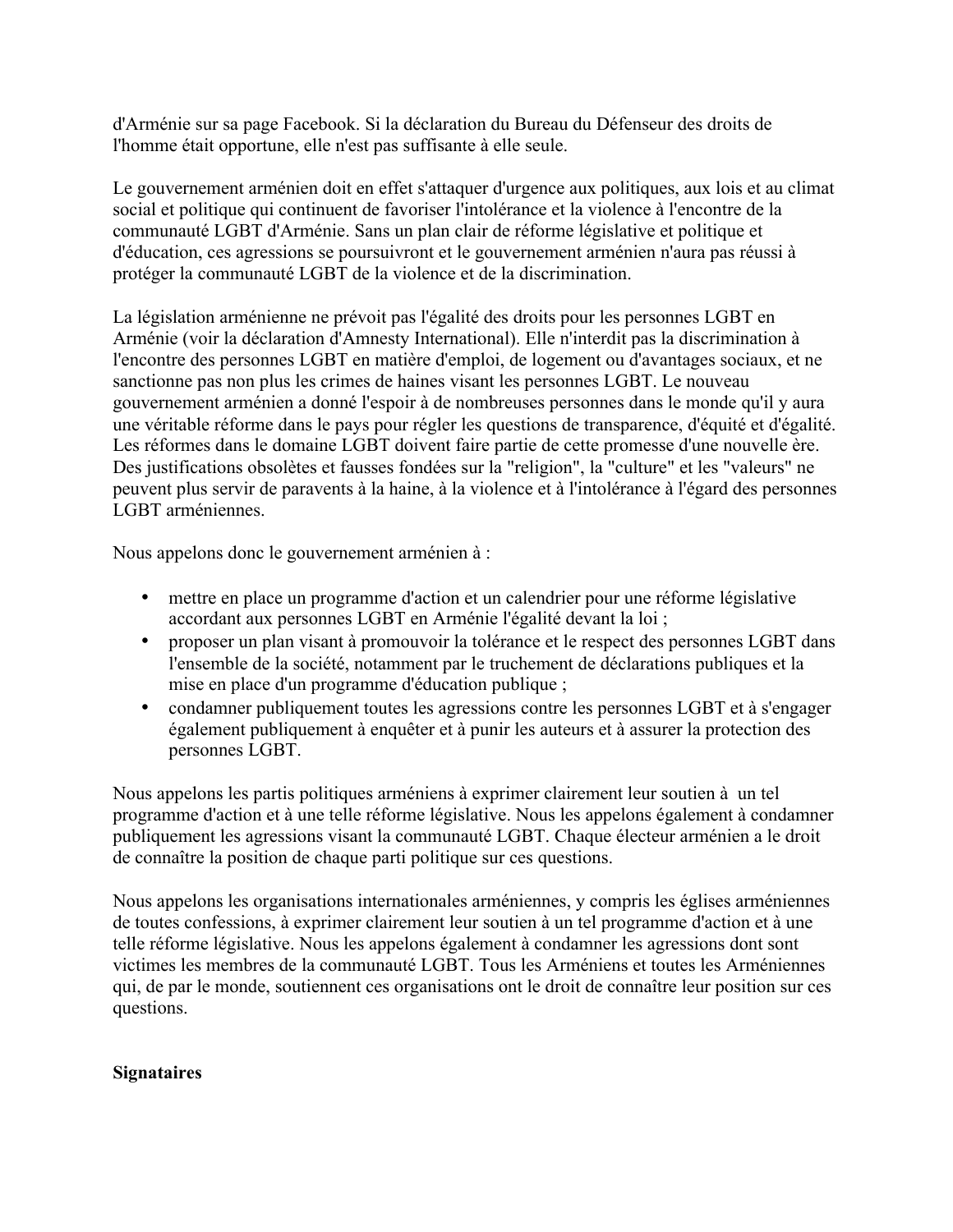## *Organisations:*

Armenian Progressive Youth NGO (Armenia)

Association Hyestart (Switzerland)

Charjoum (France)

Collectif de Soutien aux Militants Arméniens Jugés à Paris (France)

GALAS (Gay and Lesbian Armenian Society) (U.S.)

Nor Zartonk (Turkey)

PINK Armenia (Armenia)

Women's Resource Center (Armenia)

Women's Support Center (Armenia)

#### *Personnes:*

Lena Adishian; Nancy Agabian; Liana Aghajanian; Lara Aharonian; Areg Anjargolyan; Michelle Andonian; Michael Aram; Nora Armani; Sophia Armen; Mika Artyan; Sevag Arzoumanian; Sebouh Aslanian; Anna Astvatsaturian-Turcotte; Dr. Arlene Voski Avakian; Sona Avakian; Manuk Avedikyan; Leslie Ayvazian; Dr. Art Babayants; Miganouche Lucy Baghramian; Sarkis Balkhian; David Barsamian; Anthony J. Barsamian; Nanore Barsoumian; Houri Berberian; Vahe Berberian; Paul Boghossian, FAAAS; Eric Bogosian; Chris Bohjalian; Haig Boyadjian; Deanne Cachoian-Schanz; Hovig Cancioglu; Talar Chahinian; Patricia Constantinian; Sylvia Dakessian; Tad Demir; Andrew Demirjian; Adrineh Der-Boghossian; Silvina Der Meguerditchian; Ani Eblighatian; Lerna Ekmekcioglu; Dahlia Elsayed; Ayda Erbal; Shant Fabricatorian; Linda Ganjian; Lenna Garibian; Houry Geudelekian; Yeriche Gorizian; Rachel Goshgarian; Viken Gueyikian; Dr. Kaiane Habeshian; Maral Habeshian; Avedis Hadjian; Nonny Hogrogian; Mamikon Hovsepyan; Rafi Hovsepyan; Tamar Hovsepian; Arminé Iknadossian; Asthghik Iknatian, MS, CRC, LCPC; Dr. Armine Ishkanian; Rupen Janbazian; Audrey Kalajian; Makrouhi Kalayjian; Ani Kasparian; Nina Katchadourian; Olivia Katrandjian; Nora Kayserian; Nishan Kazazian, AIA; Alice A. Kelikian; Shushan Kerovpyan; Virginia Pattie Kerovpyan; Vivan Kessedjian; Amy L. Keyishian; Harry Keyishian; Michelle Khazaryan; Kyle Khandikian; David Kherdian; Anna Spano Kirkorian; Taline Kochayan; H. Lola Koundakjian; Nancy Kricorian; Susan Kricorian; Anaid Krikorian; Stephanie Kundakjian; Marc Mamigonian; Shahe Mankerian; Christina Maranci; Elodie Mariani; Jeannie Markarian; Armen Marsoobian; Alina Martiros; Maro Matosian; Anna Mehrabyan; Markar Melkonian; Astghik Melkonyan; Sonia Merian; Ara H. Merjian; Takouhie Mgrditchian; Oksana Mirzoyan; Tro Momajian; Mark A. Momjian, Esqu.; Rachel O. Nadjarian; Carolann S. Najarian, MD; Arthur Nersesian; Marc Nichanian; FIlor Nighoghosian; Aline Ohanesian; Dr. Janice Dzovinar Okoomian; Norayr Olgar; Sevana Panosian; Hrag Papazian; Susan Pattie; Natalie Samarjian; Karineh Samkian; Caroline Saradjian;